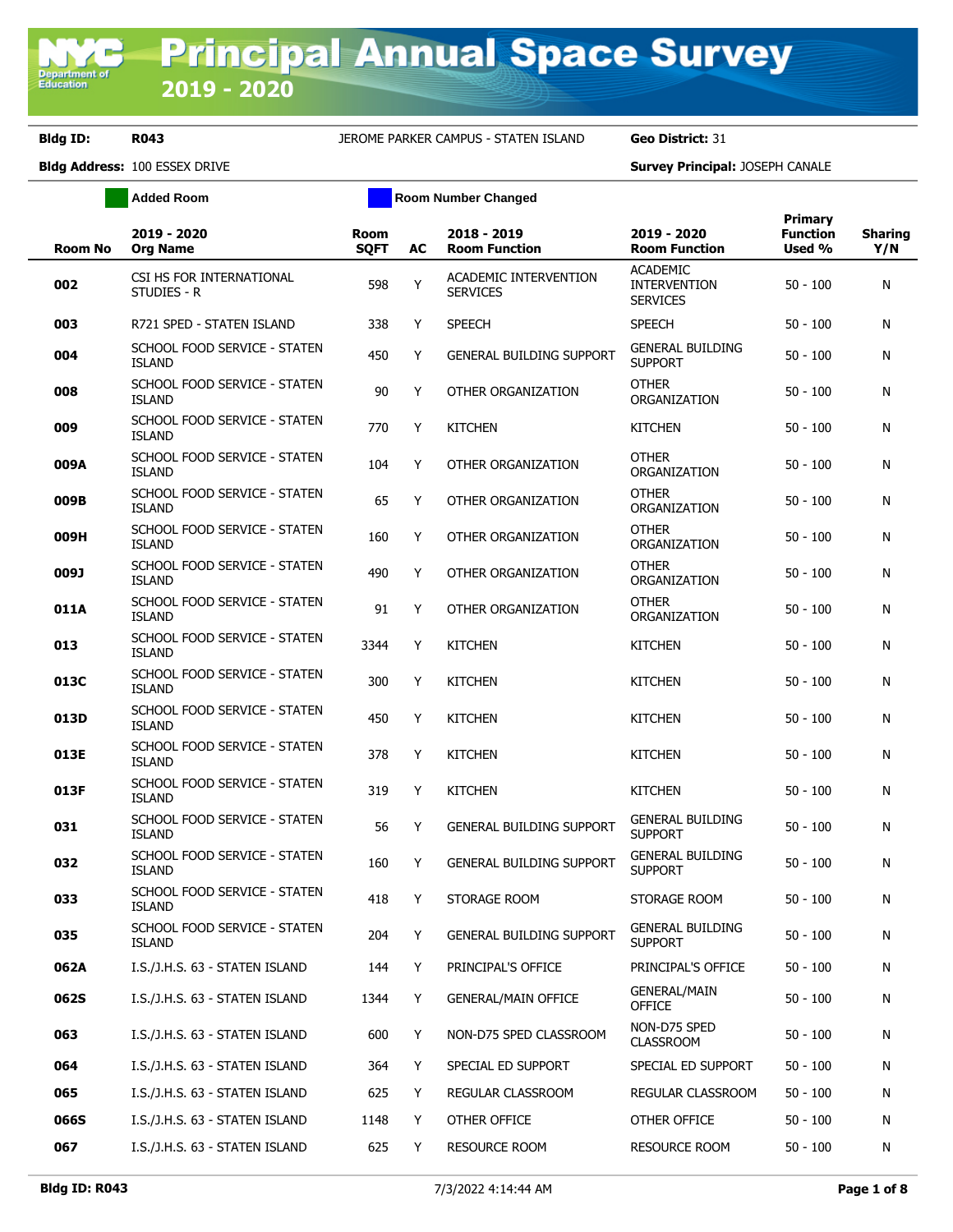**Added Room Room Room Number Changed** 

| Room No | 2019 - 2020<br><b>Org Name</b>          | Room<br><b>SQFT</b> | AC | 2018 - 2019<br><b>Room Function</b>   | 2019 - 2020<br><b>Room Function</b>       | Primary<br><b>Function</b><br>Used % | <b>Sharing</b><br>Y/N |
|---------|-----------------------------------------|---------------------|----|---------------------------------------|-------------------------------------------|--------------------------------------|-----------------------|
| 069     | I.S./J.H.S. 63 - STATEN ISLAND          | 625                 | Y  | REGULAR CLASSROOM                     | REGULAR CLASSROOM                         | $50 - 100$                           | N                     |
| 071     | I.S./J.H.S. 63 - STATEN ISLAND          | 625                 | Y  | REGULAR CLASSROOM                     | REGULAR CLASSROOM                         | $50 - 100$                           | N                     |
| 076     | I.S./J.H.S. 63 - STATEN ISLAND          | 352                 | Y  | STORAGE ROOM                          | STORAGE ROOM                              | $50 - 100$                           | N                     |
| 101     | R721 SPED - STATEN ISLAND               | 644                 | Y  | D75 SPED CLASSROOM                    | D75 SPED<br><b>CLASSROOM</b>              | $50 - 100$                           | N                     |
| 102     | R721 SPED - STATEN ISLAND               | 351                 | Y  | <b>GENERAL/MAIN OFFICE</b>            | <b>GENERAL/MAIN</b><br><b>OFFICE</b>      | $50 - 100$                           | N                     |
| 103     | R721 SPED - STATEN ISLAND               | 572                 | Y  | D75 SPED CLASSROOM                    | D75 SPED<br><b>CLASSROOM</b>              | $50 - 100$                           | N                     |
| 104     | R721 SPED - STATEN ISLAND               | 441                 | Y  | D75 SPED CLASSROOM                    | D75 SPED<br><b>CLASSROOM</b>              | $50 - 100$                           | N                     |
| 106     | R721 SPED - STATEN ISLAND               | 440                 | Y  | D75 SPED CLASSROOM                    | D75 SPED<br><b>CLASSROOM</b>              | $50 - 100$                           | N                     |
| 107     | R721 SPED - STATEN ISLAND               | 322                 | Y  | NURSE/MEDICAL SUITE                   | NURSE/MEDICAL<br><b>SUITE</b>             | $50 - 100$                           | N                     |
| 108     | R721 SPED - STATEN ISLAND               | 420                 | Y  | D75 SPED CLASSROOM                    | D75 SPED<br><b>CLASSROOM</b>              | $50 - 100$                           | N                     |
| 109     | R721 SPED - STATEN ISLAND               | 110                 | Y  | AP'S OFFICE                           | AP'S OFFICE                               | $50 - 100$                           | N                     |
| 110     | R721 SPED - STATEN ISLAND               | 462                 | Y  | D75 SPED CLASSROOM                    | D75 SPED<br><b>CLASSROOM</b>              | $50 - 100$                           | N                     |
| 111     | R721 SPED - STATEN ISLAND               | 165                 | Y  | <b>SPEECH</b>                         | <b>SPEECH</b>                             | $50 - 100$                           | N                     |
| 112     | R721 SPED - STATEN ISLAND               | 420                 | Y  | D75 SPED CLASSROOM                    | D75 SPED<br><b>CLASSROOM</b>              | $50 - 100$                           | N                     |
| 113     | R721 SPED - STATEN ISLAND               | 165                 | Y  | <b>SPEECH</b>                         | <b>SPEECH</b>                             | $50 - 100$                           | N                     |
| 114     | R721 SPED - STATEN ISLAND               | 462                 | Y  | D75 SPED CLASSROOM                    | D75 SPED<br><b>CLASSROOM</b>              | $50 - 100$                           | N                     |
| 115     | R721 SPED - STATEN ISLAND               | 529                 | Y  | ACTIVITIES FOR DAILY LIVING           | <b>ACTIVITIES FOR</b><br>DAILY LIVING     | $50 - 100$                           | N                     |
| 116     | CSI HS FOR INTERNATIONAL<br>STUDIES - R | 255                 | Y  | <b>GENERAL BUILDING SUPPORT</b>       | <b>GENERAL BUILDING</b><br><b>SUPPORT</b> | $50 - 100$                           | N                     |
| 117     | R721 SPED - STATEN ISLAND               | 324                 | Y  | OT/PT                                 | OT/PT                                     | $50 - 100$                           | N                     |
| 120A    | CSI HS FOR INTERNATIONAL<br>STUDIES - R | 72                  | Y  | <b>GENERAL BUILDING SUPPORT</b>       | <b>GENERAL BUILDING</b><br><b>SUPPORT</b> | $50 - 100$                           | N                     |
| 123     | G MCCOWN EXPEDITIONARY LRNG<br>SCL-R    | 920                 | Y  | MUSIC ROOM                            | MUSIC ROOM                                | $50 - 100$                           | N                     |
| 123A    | CSI HS FOR INTERNATIONAL<br>STUDIES - R | 50                  | Y  | <b>GENERAL BUILDING SUPPORT</b>       | <b>GENERAL BUILDING</b><br><b>SUPPORT</b> | $50 - 100$                           | N                     |
| 123B    | CSI HS FOR INTERNATIONAL<br>STUDIES - R | 50                  | Y  | <b>GENERAL BUILDING SUPPORT</b>       | <b>GENERAL BUILDING</b><br><b>SUPPORT</b> | $50 - 100$                           | N                     |
| 123C    | CSI HS FOR INTERNATIONAL<br>STUDIES - R | 328                 | Y  | STORAGE ROOM                          | STORAGE ROOM                              | $50 - 100$                           | N                     |
| 124     | CSI HS FOR INTERNATIONAL<br>STUDIES - R | 1482                | Y  | MUSIC ROOM                            | MUSIC ROOM                                | $50 - 100$                           | N                     |
| 125     | CSI HS FOR INTERNATIONAL<br>STUDIES - R | 140                 | Y  | MULTI-PURPOSE NON<br><b>CLASSROOM</b> | MULTI-PURPOSE NON<br><b>CLASSROOM</b>     | $50 - 100$                           | N                     |
| 127     | CSI HS FOR INTERNATIONAL<br>STUDIES - R | 7238                | Y  | AUDITORIUM                            | <b>AUDITORIUM</b>                         | $50 - 100$                           | N                     |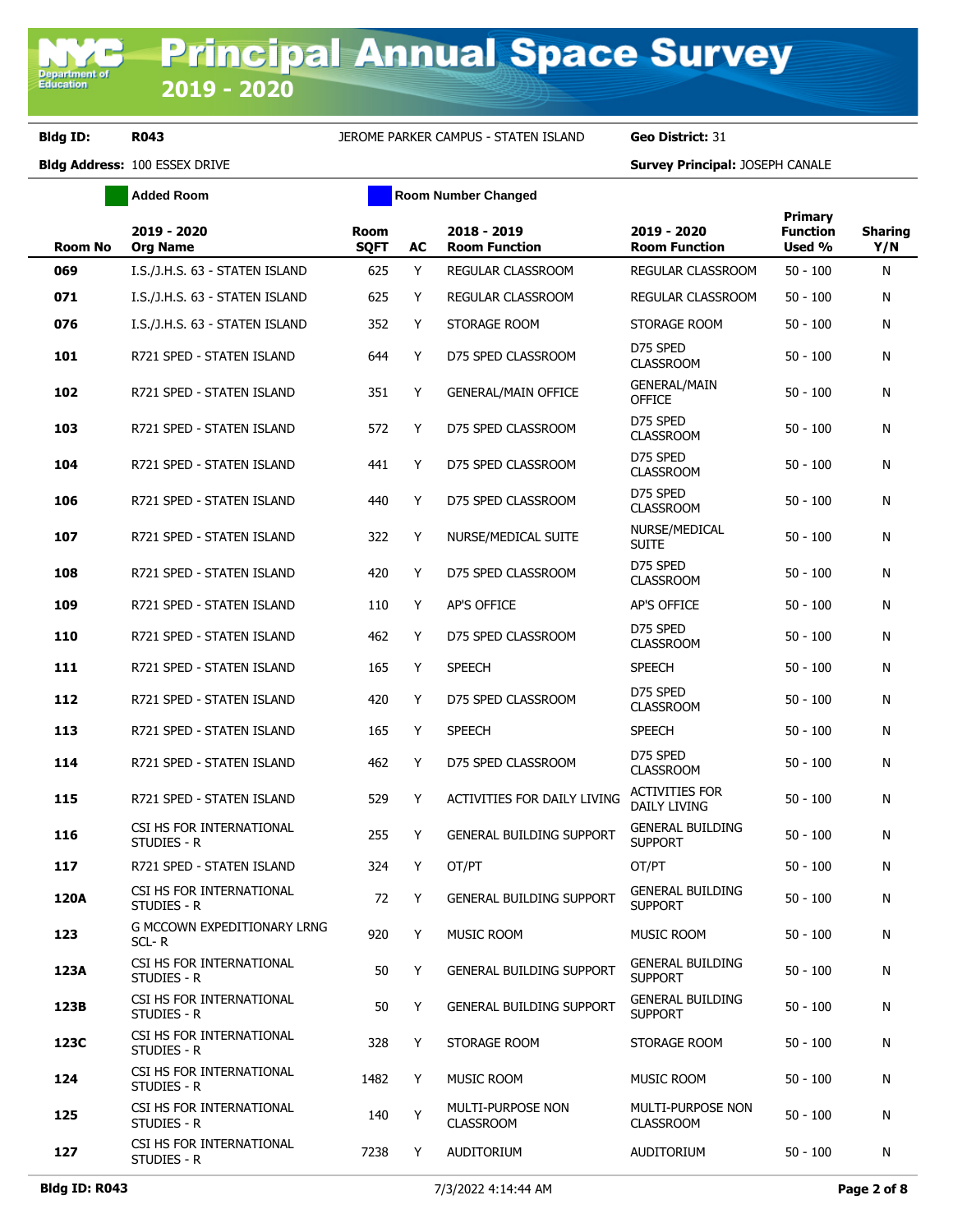**Added Room Room Room Number Changed** 

|     | <b>Room No</b> | 2019 - 2020<br><b>Org Name</b>          | <b>Room</b><br><b>SQFT</b> | AC | 2018 - 2019<br><b>Room Function</b> | 2019 - 2020<br><b>Room Function</b>       | <b>Primary</b><br><b>Function</b><br>Used % | <b>Sharing</b><br>Y/N |
|-----|----------------|-----------------------------------------|----------------------------|----|-------------------------------------|-------------------------------------------|---------------------------------------------|-----------------------|
|     | 127A           | CSI HS FOR INTERNATIONAL<br>STUDIES - R | 210                        | Y  | <b>GENERAL BUILDING SUPPORT</b>     | <b>GENERAL BUILDING</b><br><b>SUPPORT</b> | $50 - 100$                                  | N                     |
| 12B |                | CSI HS FOR INTERNATIONAL<br>STUDIES - R | 182                        | Y  | <b>GENERAL BUILDING SUPPORT</b>     | <b>GENERAL BUILDING</b><br><b>SUPPORT</b> | $50 - 100$                                  | N                     |
| 131 |                | CSI HS FOR INTERNATIONAL<br>STUDIES - R | 5310                       | Y  | <b>LIBRARY</b>                      | LIBRARY                                   | $50 - 100$                                  | N                     |
|     | 132A           | CSI HS FOR INTERNATIONAL<br>STUDIES - R | 750                        | Υ  | <b>COMPUTER LAB</b>                 | <b>COMPUTER LAB</b>                       | $50 - 100$                                  | N                     |
|     | 132B           | CSI HS FOR INTERNATIONAL<br>STUDIES - R | 133                        | Y  | SOCIAL WORKER/COUNSELOR             | <b>SOCIAL</b><br>WORKER/COUNSELOR         | $50 - 100$                                  | N                     |
|     | 132C           | CSI HS FOR INTERNATIONAL<br>STUDIES - R | 114                        | Y  | SOCIAL WORKER/COUNSELOR             | <b>SOCIAL</b><br>WORKER/COUNSELOR         | $50 - 100$                                  | N                     |
|     | 132D           | CSI HS FOR INTERNATIONAL<br>STUDIES - R | 96                         | Y  | STORAGE ROOM                        | STORAGE ROOM                              | $50 - 100$                                  | N                     |
| 134 |                | R721 SPED - STATEN ISLAND               | 648                        | Y  | SPECIAL ED SUPPORT                  | SPECIAL ED SUPPORT                        | $50 - 100$                                  | N                     |
| 135 |                | CSI HS FOR INTERNATIONAL<br>STUDIES - R | 135                        | Y  | <b>GENERAL BUILDING SUPPORT</b>     | <b>GENERAL BUILDING</b><br><b>SUPPORT</b> | $50 - 100$                                  | N                     |
| 136 |                | CSI HS FOR INTERNATIONAL<br>STUDIES - R | 64                         | Y  | <b>GENERAL BUILDING SUPPORT</b>     | <b>GENERAL BUILDING</b><br><b>SUPPORT</b> | $50 - 100$                                  | N                     |
| 140 |                | CSI HS FOR INTERNATIONAL<br>STUDIES - R | 546                        | Y  | PHYSICAL THERAPY                    | PHYSICAL THERAPY                          | $50 - 100$                                  | N                     |
| 142 |                | CSI HS FOR INTERNATIONAL<br>STUDIES - R | 299                        | Y  | OT/PT                               | OT/PT                                     | $50 - 100$                                  | N                     |
|     | 144-148        | CSI HS FOR INTERNATIONAL<br>STUDIES - R | 676                        | Y  | NURSE/MEDICAL SUITE                 | NURSE/MEDICAL<br>Suite                    | $50 - 100$                                  | N                     |
| 150 |                | CSI HS FOR INTERNATIONAL<br>STUDIES - R | 9184                       | Y  | <b>GYMNASIUM</b>                    | <b>GYMNASIUM</b>                          | $50 - 100$                                  | N                     |
| 152 |                | CSI HS FOR INTERNATIONAL<br>STUDIES - R | 304                        | Y  | <b>SPEECH</b>                       | <b>SPEECH</b>                             | $50 - 100$                                  | N                     |
| 158 |                | CSI HS FOR INTERNATIONAL<br>STUDIES - R | 70                         | Y  | <b>GENERAL BUILDING SUPPORT</b>     | <b>GENERAL BUILDING</b><br><b>SUPPORT</b> | $50 - 100$                                  | N                     |
|     | 162            | I.S./J.H.S. 63 - STATEN ISLAND          | 980                        | Υ  | MUSIC ROOM                          | MUSIC ROOM                                | $50 - 100$                                  | N                     |
| 163 |                | I.S./J.H.S. 63 - STATEN ISLAND          | 624                        | Y  | REGULAR CLASSROOM                   | REGULAR CLASSROOM                         | 50 - 100                                    | N                     |
| 164 |                | I.S./J.H.S. 63 - STATEN ISLAND          | 414                        | Y  | AP'S OFFICE                         | AP'S OFFICE                               | $50 - 100$                                  | N                     |
| 165 |                | I.S./J.H.S. 63 - STATEN ISLAND          | 650                        | Y  | REGULAR CLASSROOM                   | REGULAR CLASSROOM                         | $50 - 100$                                  | N                     |
|     | 166            | I.S./J.H.S. 63 - STATEN ISLAND          | 390                        | Y  | REGULAR CLASSROOM                   | REGULAR CLASSROOM                         | $50 - 100$                                  | N                     |
| 167 |                | I.S./J.H.S. 63 - STATEN ISLAND          | 624                        | Y  | ICT - MIDDLE SCHOOL GRADES          | ICT - MIDDLE SCHOOL<br><b>GRADES</b>      | $50 - 100$                                  | N                     |
|     | 168            | I.S./J.H.S. 63 - STATEN ISLAND          | 650                        | Y  | REGULAR CLASSROOM                   | REGULAR CLASSROOM                         | $50 - 100$                                  | N                     |
| 169 |                | I.S./J.H.S. 63 - STATEN ISLAND          | 1456                       | Y  | <b>COMPUTER LAB</b>                 | <b>COMPUTER LAB</b>                       | $50 - 100$                                  | N                     |
|     | 178            | I.S./J.H.S. 63 - STATEN ISLAND          | 350                        | Y  | ICT - MIDDLE SCHOOL GRADES          | ICT - MIDDLE SCHOOL<br><b>GRADES</b>      | $50 - 100$                                  | N                     |
|     | 201D           | G MCCOWN EXPEDITIONARY LRNG<br>SCL-R    | 150                        | Y  | PRINCIPAL'S OFFICE                  | PRINCIPAL'S OFFICE                        | $50 - 100$                                  | N                     |
|     | <b>201S</b>    | G MCCOWN EXPEDITIONARY LRNG<br>SCL-R    | 1508                       | Y  | GENERAL BUILDING SUPPORT            | <b>GENERAL BUILDING</b><br><b>SUPPORT</b> | $50 - 100$                                  | N                     |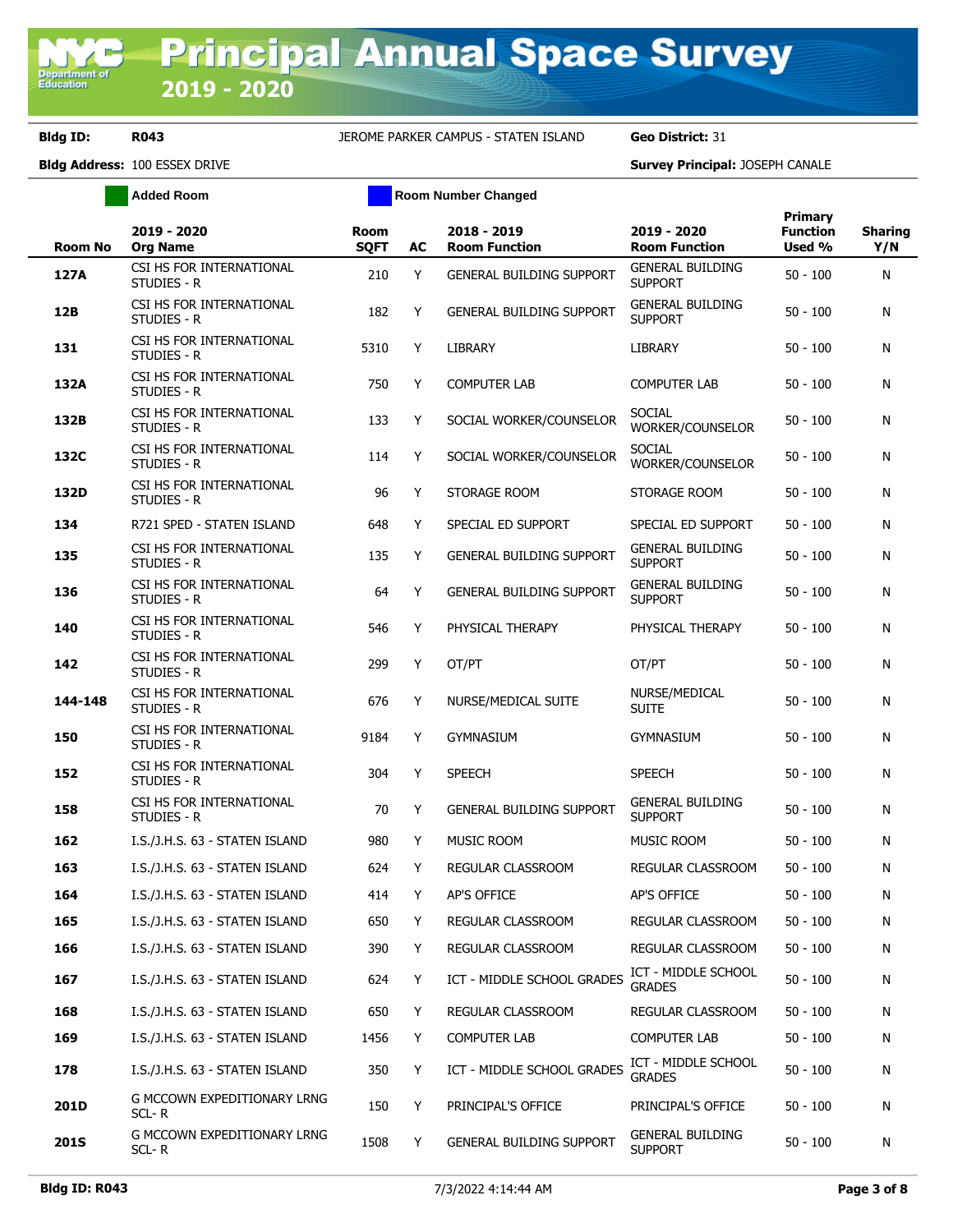**Added Room Room Room Number Changed** 

| <b>Room No</b> | 2019 - 2020<br><b>Org Name</b>                  | Room<br><b>SQFT</b> | AC | 2018 - 2019<br><b>Room Function</b> | 2019 - 2020<br><b>Room Function</b>       | Primary<br><b>Function</b><br>Used % | <b>Sharing</b><br>Y/N |
|----------------|-------------------------------------------------|---------------------|----|-------------------------------------|-------------------------------------------|--------------------------------------|-----------------------|
| 202            | <b>G MCCOWN EXPEDITIONARY LRNG</b><br>SCL-R     | 351                 | Y  | PARENT'S ROOM                       | PARENT'S ROOM                             | $50 - 100$                           | N                     |
| 203S           | G MCCOWN EXPEDITIONARY LRNG<br>SCL-R            | 1092                | Y  | <b>GENERAL/MAIN OFFICE</b>          | <b>GENERAL/MAIN</b><br><b>OFFICE</b>      | $50 - 100$                           | N                     |
| 204            | G MCCOWN EXPEDITIONARY LRNG<br>$SCL - R$        | 364                 | Y  | STORAGE ROOM                        | STORAGE ROOM                              | $50 - 100$                           | N                     |
| 206            | G MCCOWN EXPEDITIONARY LRNG<br>$SCL - R$        | 700                 | Y  | REGULAR CLASSROOM                   | REGULAR CLASSROOM                         | $50 - 100$                           | N                     |
| 208            | G MCCOWN EXPEDITIONARY LRNG<br>$SCL - R$        | 675                 | Y  | REGULAR CLASSROOM                   | <b>REGULAR CLASSROOM</b>                  | $50 - 100$                           | N                     |
| 209            | CSI HS FOR INTERNATIONAL<br>STUDIES - R         | 290                 | Y  | <b>GENERAL BUILDING SUPPORT</b>     | <b>GENERAL BUILDING</b><br><b>SUPPORT</b> | $50 - 100$                           | N                     |
| 210            | G MCCOWN EXPEDITIONARY LRNG<br>$SCL - R$        | 702                 | Y  | REGULAR CLASSROOM                   | REGULAR CLASSROOM                         | $50 - 100$                           | N                     |
| 212            | <b>G MCCOWN EXPEDITIONARY LRNG</b><br>$SCL - R$ | 675                 | Y  | REGULAR CLASSROOM                   | REGULAR CLASSROOM                         | $50 - 100$                           | N                     |
| 215            | <b>G MCCOWN EXPEDITIONARY LRNG</b><br>$SCL - R$ | 672                 | Y  | REGULAR CLASSROOM                   | REGULAR CLASSROOM                         | $50 - 100$                           | N                     |
| 233A           | CSI HS FOR INTERNATIONAL<br>STUDIES - R         | 160                 | Y  | <b>GENERAL BUILDING SUPPORT</b>     | <b>GENERAL BUILDING</b><br><b>SUPPORT</b> | $50 - 100$                           | N                     |
| 233B           | CSI HS FOR INTERNATIONAL<br>STUDIES - R         | 66                  | Y  | <b>GENERAL BUILDING SUPPORT</b>     | <b>GENERAL BUILDING</b><br><b>SUPPORT</b> | $50 - 100$                           | N                     |
| 237            | CSI HS FOR INTERNATIONAL<br>STUDIES - R         | 648                 | Y  | REGULAR CLASSROOM                   | REGULAR CLASSROOM                         | $50 - 100$                           | N                     |
| 238            | CSI HS FOR INTERNATIONAL<br>STUDIES - R         | 493                 | Y  | REGULAR CLASSROOM                   | REGULAR CLASSROOM                         | $50 - 100$                           | N                     |
| 239            | CSI HS FOR INTERNATIONAL<br>STUDIES - R         | 675                 | Y  | REGULAR CLASSROOM                   | REGULAR CLASSROOM                         | $50 - 100$                           | N                     |
| 240S           | CSI HS FOR INTERNATIONAL<br>STUDIES - R         | 1188                | Y  | <b>GENERAL/MAIN OFFICE</b>          | <b>GENERAL/MAIN</b><br><b>OFFICE</b>      | $50 - 100$                           | N                     |
| 241            | CSI HS FOR INTERNATIONAL<br>STUDIES - R         | 675                 | Y  | REGULAR CLASSROOM                   | REGULAR CLASSROOM                         | $50 - 100$                           | N                     |
| 242            | CSI HS FOR INTERNATIONAL<br>STUDIES - R         | 437                 | Υ  | REGULAR CLASSROOM                   | <b>REGULAR CLASSROOM</b>                  | $50 - 100$                           | N                     |
| 243            | CSI HS FOR INTERNATIONAL<br>STUDIES - R         | 648                 | Y  | REGULAR CLASSROOM                   | REGULAR CLASSROOM                         | $50 - 100$                           | N                     |
| 244A           | CSI HS FOR INTERNATIONAL<br>STUDIES - R         | 144                 | Y  | PRINCIPAL'S OFFICE                  | PRINCIPAL'S OFFICE                        | $50 - 100$                           | N                     |
| 244S           | CSI HS FOR INTERNATIONAL<br>STUDIES - R         | 1034                | Y  | <b>GENERAL/MAIN OFFICE</b>          | <b>GENERAL/MAIN</b><br>OFFICE             | $50 - 100$                           | N                     |
| 245            | CSI HS FOR INTERNATIONAL<br>STUDIES - R         | 288                 | Y  | STORAGE ROOM                        | STORAGE ROOM                              | $50 - 100$                           | N                     |
| 246            | CSI HS FOR INTERNATIONAL<br>STUDIES - R         | 448                 | Y  | REGULAR CLASSROOM                   | REGULAR CLASSROOM                         | $50 - 100$                           | N                     |
| 247            | CSI HS FOR INTERNATIONAL<br>STUDIES - R         | 160                 | Y  | <b>RECORD ROOM</b>                  | <b>RECORD ROOM</b>                        | $50 - 100$                           | N                     |
| 248            | CSI HS FOR INTERNATIONAL<br>STUDIES - R         | 442                 | Y  | REGULAR CLASSROOM                   | REGULAR CLASSROOM                         | $50 - 100$                           | N                     |
| 249            | CSI HS FOR INTERNATIONAL<br>STUDIES - R         | 224                 | Y  | STORAGE ROOM                        | STORAGE ROOM                              | $50 - 100$                           | N                     |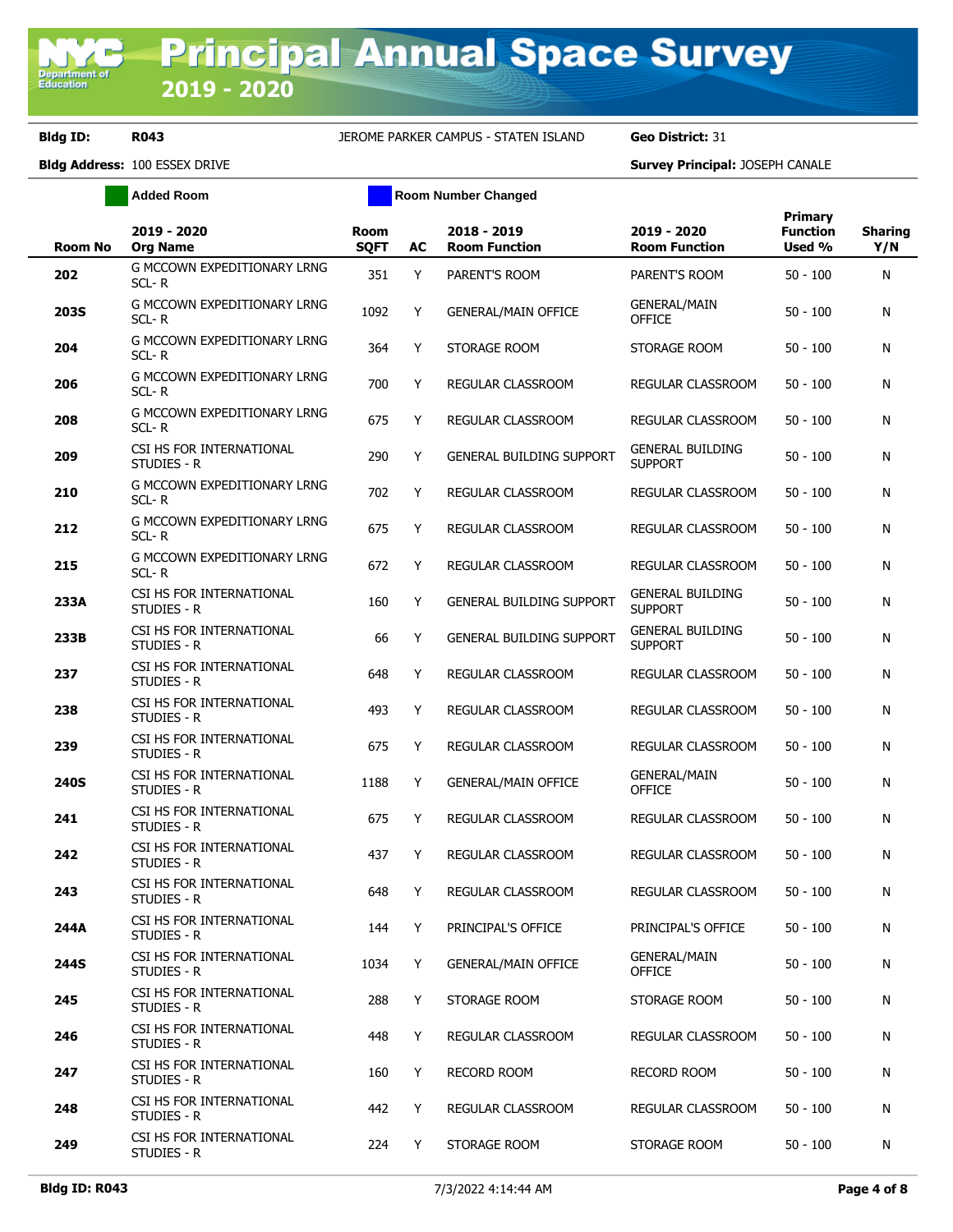**Added Room Room Room Number Changed** 

| <b>Room No</b> | 2019 - 2020<br><b>Org Name</b>          | <b>Room</b><br><b>SQFT</b> | AC | 2018 - 2019<br><b>Room Function</b>   | 2019 - 2020<br><b>Room Function</b>       | <b>Primary</b><br><b>Function</b><br>Used % | <b>Sharing</b><br>Y/N |
|----------------|-----------------------------------------|----------------------------|----|---------------------------------------|-------------------------------------------|---------------------------------------------|-----------------------|
| 252            | CSI HS FOR INTERNATIONAL<br>STUDIES - R | 1326                       | Y  | <b>GYMNASIUM</b>                      | gymnasium                                 | $50 - 100$                                  | N                     |
| 253            | R721 SPED - STATEN ISLAND               | 1836                       | Y  | ADAPTIVE PHYSICAL<br><b>EDUCATION</b> | ADAPTIVE PHYSICAL<br><b>EDUCATION</b>     | $50 - 100$                                  | N                     |
| 261            | I.S./J.H.S. 63 - STATEN ISLAND          | 280                        | Y  | <b>TEACHER'S ROOM</b>                 | <b>TEACHER'S ROOM</b>                     | $50 - 100$                                  | N                     |
| 262            | I.S./J.H.S. 63 - STATEN ISLAND          | 962                        | Y  | <b>SCIENCE LAB</b>                    | <b>SCIENCE LAB</b>                        | $50 - 100$                                  | N                     |
| 263            | I.S./J.H.S. 63 - STATEN ISLAND          | 600                        | Y  | REGULAR CLASSROOM                     | REGULAR CLASSROOM                         | $50 - 100$                                  | N                     |
| 264            | I.S./J.H.S. 63 - STATEN ISLAND          | 391                        | Y  | SCIENCE PREP ROOM                     | SCIENCE PREP ROOM                         | $50 - 100$                                  | N                     |
| 265            | I.S./J.H.S. 63 - STATEN ISLAND          | 624                        | Y  | REGULAR CLASSROOM                     | REGULAR CLASSROOM                         | $50 - 100$                                  | N                     |
| 266            | I.S./J.H.S. 63 - STATEN ISLAND          | 1107                       | Y  | <b>SCIENCE LAB</b>                    | <b>SCIENCE LAB</b>                        | $50 - 100$                                  | N                     |
| 267            | I.S./J.H.S. 63 - STATEN ISLAND          | 650                        | Y  | REGULAR CLASSROOM                     | REGULAR CLASSROOM                         | $50 - 100$                                  | N                     |
| 269            | I.S./J.H.S. 63 - STATEN ISLAND          | 1196                       | Y  | ART ROOM                              | ART ROOM                                  | $50 - 100$                                  | N                     |
| 271            | I.S./J.H.S. 63 - STATEN ISLAND          | 252                        | Y  | STORAGE ROOM                          | STORAGE ROOM                              | $50 - 100$                                  | N                     |
| 276            | CSI HS FOR INTERNATIONAL<br>STUDIES - R | 209                        | Y  | STORAGE ROOM                          | STORAGE ROOM                              | $50 - 100$                                  | N                     |
| 278            | I.S./J.H.S. 63 - STATEN ISLAND          | 350                        | Y  | NON-D75 SPED CLASSROOM                | NON-D75 SPED<br><b>CLASSROOM</b>          | $50 - 100$                                  | N                     |
| 301            | G MCCOWN EXPEDITIONARY LRNG<br>SCL-R    | 1296                       | Y  | <b>COMPUTER LAB</b>                   | COMPUTER LAB                              | $50 - 100$                                  | N                     |
| 302            | G MCCOWN EXPEDITIONARY LRNG<br>SCL-R    | 324                        | Y  | PARENT'S ROOM                         | PARENT'S ROOM                             | $50 - 100$                                  | N                     |
| 303            | G MCCOWN EXPEDITIONARY LRNG<br>SCL-R    | 486                        | Y  | <b>RESOURCE ROOM</b>                  | <b>RESOURCE ROOM</b>                      | $50 - 100$                                  | N                     |
| 304            | G MCCOWN EXPEDITIONARY LRNG<br>SCL-R    | 324                        | Y  | STORAGE ROOM                          | STORAGE ROOM                              | $50 - 100$                                  | N                     |
| 305            | G MCCOWN EXPEDITIONARY LRNG<br>SCL-R    | 416                        | Y  | <b>RESOURCE ROOM</b>                  | <b>RESOURCE ROOM</b>                      | $50 - 100$                                  | N                     |
| 306            | G MCCOWN EXPEDITIONARY LRNG<br>SCL-R    | 648                        | Y  | REGULAR CLASSROOM                     | REGULAR CLASSROOM                         | $50 - 100$                                  | N                     |
| 308            | G MCCOWN EXPEDITIONARY LRNG<br>SCL-R    | 675                        | Y  | REGULAR CLASSROOM                     | REGULAR CLASSROOM                         | $50 - 100$                                  | N                     |
| 309B           | CSI HS FOR INTERNATIONAL<br>STUDIES - R | 78                         | Y  | <b>GENERAL BUILDING SUPPORT</b>       | <b>GENERAL BUILDING</b><br><b>SUPPORT</b> | $50 - 100$                                  | N                     |
| 309C           | CSI HS FOR INTERNATIONAL<br>STUDIES - R | 48                         | Y  | <b>GENERAL BUILDING SUPPORT</b>       | <b>GENERAL BUILDING</b><br><b>SUPPORT</b> | $50 - 100$                                  | N                     |
| 310            | G MCCOWN EXPEDITIONARY LRNG<br>SCL-R    | 700                        | Y  | REGULAR CLASSROOM                     | REGULAR CLASSROOM                         | $50 - 100$                                  | N                     |
| 312            | G MCCOWN EXPEDITIONARY LRNG<br>SCL-R    | 700                        | Y  | <b>REGULAR CLASSROOM</b>              | REGULAR CLASSROOM                         | $50 - 100$                                  | N                     |
| 315            | G MCCOWN EXPEDITIONARY LRNG<br>SCL-R    | 672                        | Y  | REGULAR CLASSROOM                     | REGULAR CLASSROOM                         | $50 - 100$                                  | N                     |
| 331            | CSI HS FOR INTERNATIONAL<br>STUDIES - R | 312                        | Y  | <b>RESOURCE ROOM</b>                  | <b>RESOURCE ROOM</b>                      | $50 - 100$                                  | N                     |
| 332            | CSI HS FOR INTERNATIONAL<br>STUDIES - R | 702                        | Y  | REGULAR CLASSROOM                     | REGULAR CLASSROOM                         | $50 - 100$                                  | N                     |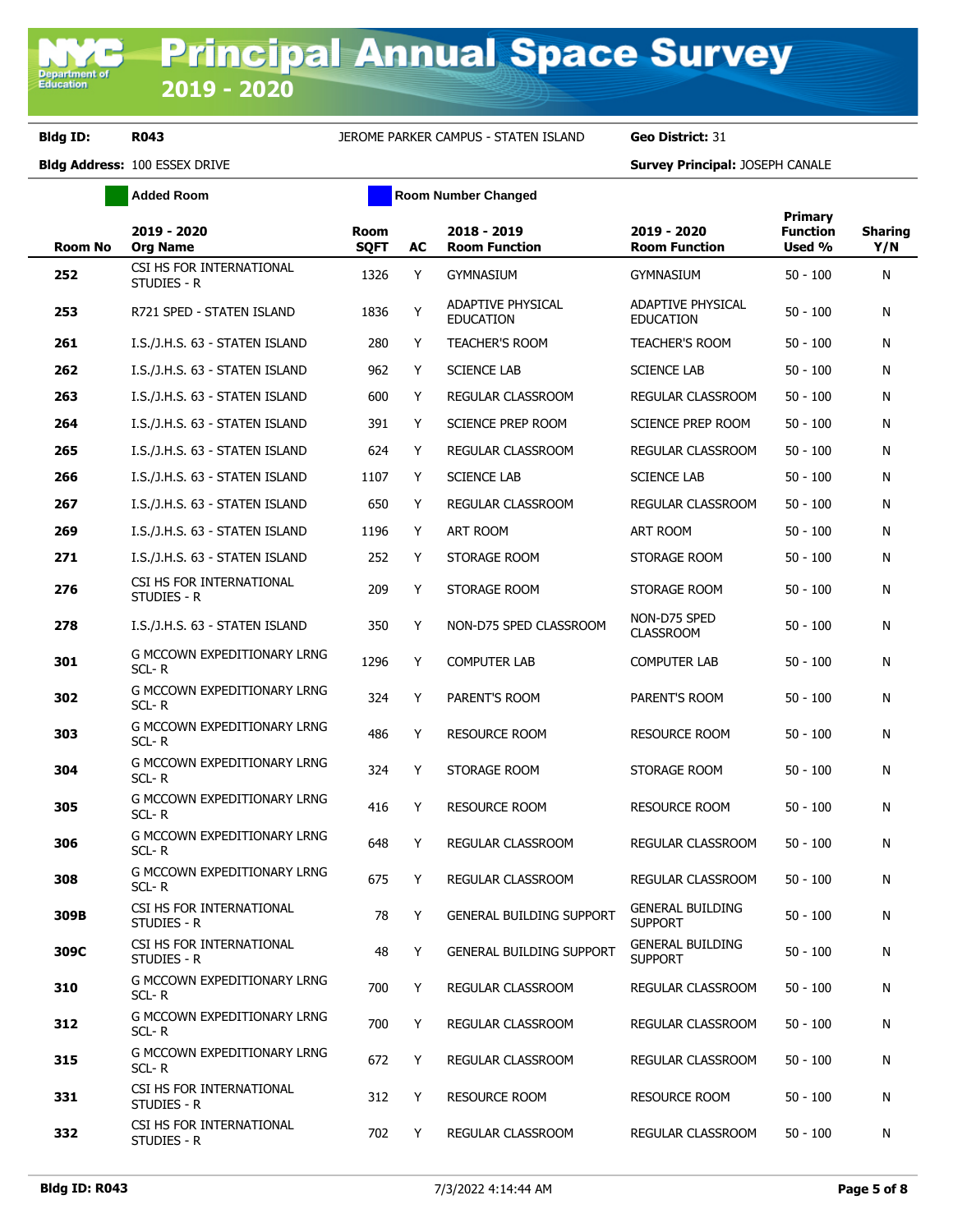**Added Room Room Room Number Changed** 

| <b>Room No</b> | 2019 - 2020<br><b>Org Name</b>              | <b>Room</b><br><b>SQFT</b> | AC | 2018 - 2019<br><b>Room Function</b> | 2019 - 2020<br><b>Room Function</b>       | Primary<br><b>Function</b><br>Used % | <b>Sharing</b><br>Y/N |
|----------------|---------------------------------------------|----------------------------|----|-------------------------------------|-------------------------------------------|--------------------------------------|-----------------------|
| 337            | CSI HS FOR INTERNATIONAL<br>STUDIES - R     | 648                        | Y  | REGULAR CLASSROOM                   | REGULAR CLASSROOM                         | $50 - 100$                           | N                     |
| 338            | CSI HS FOR INTERNATIONAL<br>STUDIES - R     | 675                        | Y  | REGULAR CLASSROOM                   | REGULAR CLASSROOM                         | $50 - 100$                           | N                     |
| 339            | CSI HS FOR INTERNATIONAL<br>STUDIES - R     | 675                        | Y  | REGULAR CLASSROOM                   | REGULAR CLASSROOM                         | $50 - 100$                           | N                     |
| 340            | CSI HS FOR INTERNATIONAL<br>STUDIES - R     | 725                        | Y  | REGULAR CLASSROOM                   | REGULAR CLASSROOM                         | 50 - 100                             | N                     |
| 340A           | CSI HS FOR INTERNATIONAL<br>STUDIES - R     | 525                        | Y  | <b>REGULAR CLASSROOM</b>            | REGULAR CLASSROOM                         | $50 - 100$                           | N                     |
| 341            | CSI HS FOR INTERNATIONAL<br>STUDIES - R     | 702                        | Y  | <b>REGULAR CLASSROOM</b>            | REGULAR CLASSROOM                         | 50 - 100                             | N                     |
| 343            | CSI HS FOR INTERNATIONAL<br>STUDIES - R     | 648                        | Y  | <b>REGULAR CLASSROOM</b>            | REGULAR CLASSROOM                         | $50 - 100$                           | N                     |
| 401            | G MCCOWN EXPEDITIONARY LRNG<br>SCL-R        | 1475                       | Y  | THEATRE ARTS/DRAMA                  | THEATRE<br>ARTS/DRAMA                     | $50 - 100$                           | N                     |
| 402            | G MCCOWN EXPEDITIONARY LRNG<br>$SCL - R$    | 1107                       | Y  | REGULAR CLASSROOM                   | REGULAR CLASSROOM                         | $50 - 100$                           | N                     |
| 403            | G MCCOWN EXPEDITIONARY LRNG<br>SCL-R        | 792                        | Y  | <b>REGULAR CLASSROOM</b>            | REGULAR CLASSROOM                         | $50 - 100$                           | N                     |
| 404            | <b>G MCCOWN EXPEDITIONARY LRNG</b><br>SCL-R | 418                        | Y  | SCIENCE PREP ROOM                   | <b>SCIENCE PREP ROOM</b>                  | $50 - 100$                           | N                     |
| 406            | G MCCOWN EXPEDITIONARY LRNG<br>SCL-R        | 1014                       | Y  | <b>SCIENCE LAB</b>                  | <b>SCIENCE LAB</b>                        | $50 - 100$                           | N                     |
| 408            | G MCCOWN EXPEDITIONARY LRNG<br>$SCL - R$    | 392                        | Y  | REGULAR CLASSROOM                   | REGULAR CLASSROOM                         | $50 - 100$                           | N                     |
| 409B           | CSI HS FOR INTERNATIONAL<br>STUDIES - R     | 78                         | Y  | <b>GENERAL BUILDING SUPPORT</b>     | <b>GENERAL BUILDING</b><br><b>SUPPORT</b> | $50 - 100$                           | N                     |
| 409C           | CSI HS FOR INTERNATIONAL<br>STUDIES - R     | 45                         | Y  | <b>GENERAL BUILDING SUPPORT</b>     | <b>GENERAL BUILDING</b><br><b>SUPPORT</b> | $50 - 100$                           | N                     |
| 410            | G MCCOWN EXPEDITIONARY LRNG<br>$SCL - R$    | 240                        | Y  | <b>TEACHER'S ROOM</b>               | TEACHER'S ROOM                            | $50 - 100$                           | N                     |
| 415            | G MCCOWN EXPEDITIONARY LRNG<br>$SCL - R$    | 672                        | Y  | REGULAR CLASSROOM                   | <b>REGULAR CLASSROOM</b>                  | $50 - 100$                           | N                     |
| 431            | CSI HS FOR INTERNATIONAL<br>studies - R     | 285                        | Y  | <b>TEACHER'S ROOM</b>               | <b>TEACHER'S ROOM</b>                     | $50 - 100$                           | N                     |
| 432            | CSI HS FOR INTERNATIONAL<br>STUDIES - R     | 800                        | Y  | SCIENCE DEMO ROOM                   | SCIENCE DEMO ROOM                         | $50 - 100$                           | N                     |
| <b>433ACD</b>  | CSI HS FOR INTERNATIONAL<br>STUDIES - R     | 204                        | Y  | STORAGE ROOM                        | STORAGE ROOM                              | $50 - 100$                           | N                     |
| 433B           | CSI HS FOR INTERNATIONAL<br>STUDIES - R     | 54                         | Y  | <b>GENERAL BUILDING SUPPORT</b>     | <b>GENERAL BUILDING</b><br><b>SUPPORT</b> | $50 - 100$                           | N                     |
| 437            | CSI HS FOR INTERNATIONAL<br>STUDIES - R     | 1050                       | Y  | <b>SCIENCE LAB</b>                  | <b>SCIENCE LAB</b>                        | $50 - 100$                           | N                     |
| 438            | CSI HS FOR INTERNATIONAL<br>STUDIES - R     | 624                        | Y  | REGULAR CLASSROOM                   | REGULAR CLASSROOM                         | $50 - 100$                           | N                     |
| 439/A          | CSI HS FOR INTERNATIONAL<br>STUDIES - R     | 420                        | Y  | SCIENCE PREP ROOM                   | SCIENCE PREP ROOM                         | $50 - 100$                           | N                     |
| 440            | CSI HS FOR INTERNATIONAL<br>STUDIES - R     | 1456                       | Y  | ART ROOM                            | ART ROOM                                  | $50 - 100$                           | N                     |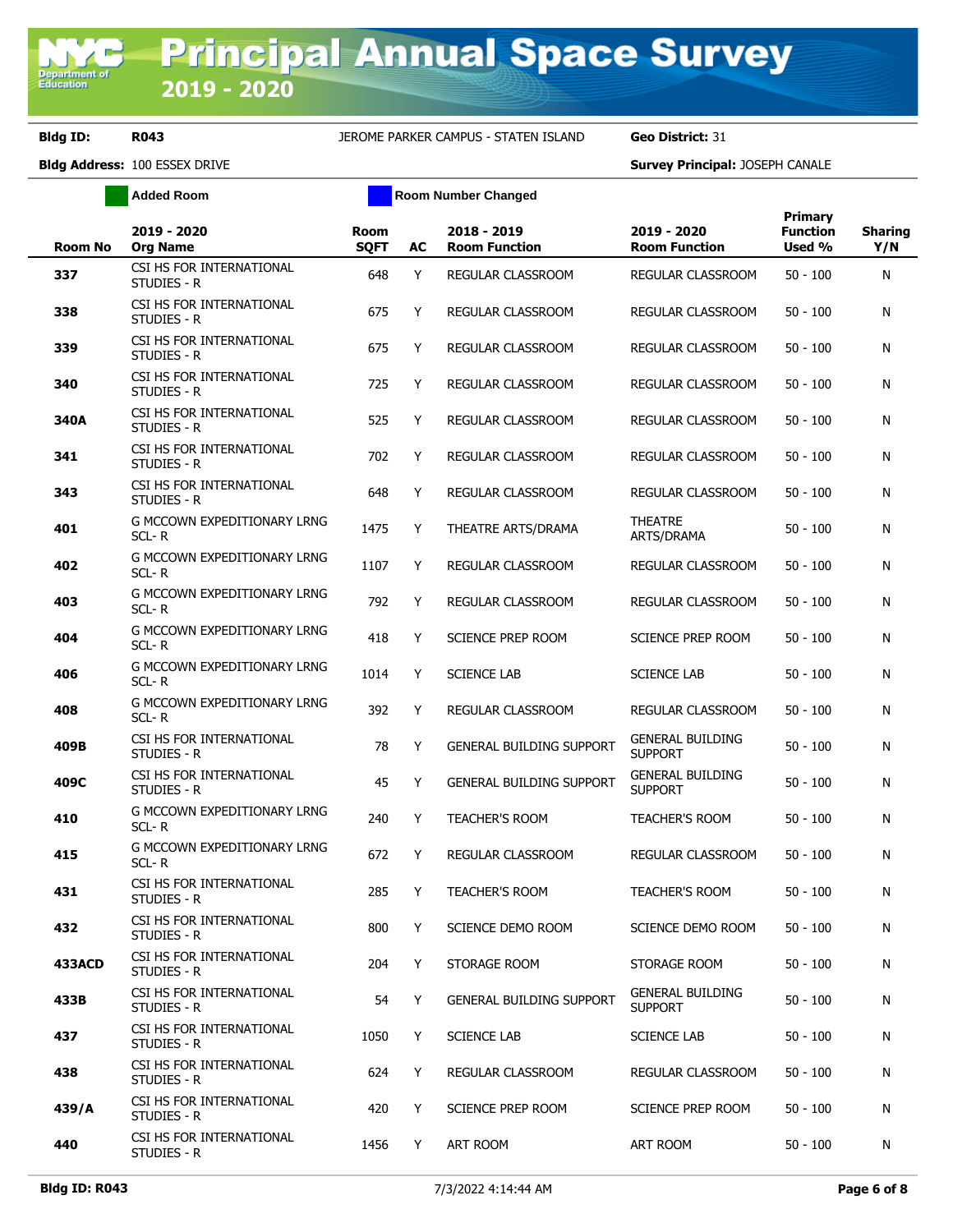| <b>Department of</b><br><b>Education</b>               | $2019 - 2020$                                                                                                                                                                                |                            |    | <b>Principal Annual Space Survey</b> |                                        |                                             |                       |
|--------------------------------------------------------|----------------------------------------------------------------------------------------------------------------------------------------------------------------------------------------------|----------------------------|----|--------------------------------------|----------------------------------------|---------------------------------------------|-----------------------|
| <b>Bldg ID:</b>                                        | <b>R043</b>                                                                                                                                                                                  |                            |    | JEROME PARKER CAMPUS - STATEN ISLAND | Geo District: 31                       |                                             |                       |
|                                                        | <b>Bldg Address: 100 ESSEX DRIVE</b>                                                                                                                                                         |                            |    |                                      | <b>Survey Principal: JOSEPH CANALE</b> |                                             |                       |
|                                                        | <b>Added Room</b>                                                                                                                                                                            |                            |    | <b>Room Number Changed</b>           |                                        |                                             |                       |
| <b>Room No</b>                                         | 2019 - 2020<br><b>Org Name</b>                                                                                                                                                               | <b>Room</b><br><b>SQFT</b> | AC | 2018 - 2019<br><b>Room Function</b>  | 2019 - 2020<br><b>Room Function</b>    | <b>Primary</b><br><b>Function</b><br>Used % | <b>Sharing</b><br>Y/N |
| 441                                                    | CSI HS FOR INTERNATIONAL<br>STUDIES - R                                                                                                                                                      | 1196                       | Υ  | <b>SCIENCE LAB</b>                   | <b>SCIENCE LAB</b>                     | $50 - 100$                                  | N                     |
| <b>CAF</b>                                             | CSI HS FOR INTERNATIONAL<br>STUDIES - R                                                                                                                                                      | 5670                       | Y  | STUDENT CAFETERIA                    | STUDENT CAFETERIA                      | $50 - 100$                                  | N                     |
|                                                        | How many hallway bathrooms for students are there in your building?                                                                                                                          |                            |    |                                      |                                        | 23                                          |                       |
|                                                        | Are any of the student bathrooms being shared by multiple schools?                                                                                                                           |                            |    |                                      |                                        | Y                                           |                       |
| Are all the student bathrooms open throughout the day? |                                                                                                                                                                                              |                            |    |                                      |                                        |                                             |                       |
|                                                        | Please identify the number of non-instructional spaces, not reported above, being used for<br>instructional purposes, academic intervention services, or therapeutic or counseling services: | 6                          |    |                                      |                                        |                                             |                       |
|                                                        | Are any of those non-instructional spaces being shared?                                                                                                                                      |                            |    |                                      |                                        | Y                                           |                       |